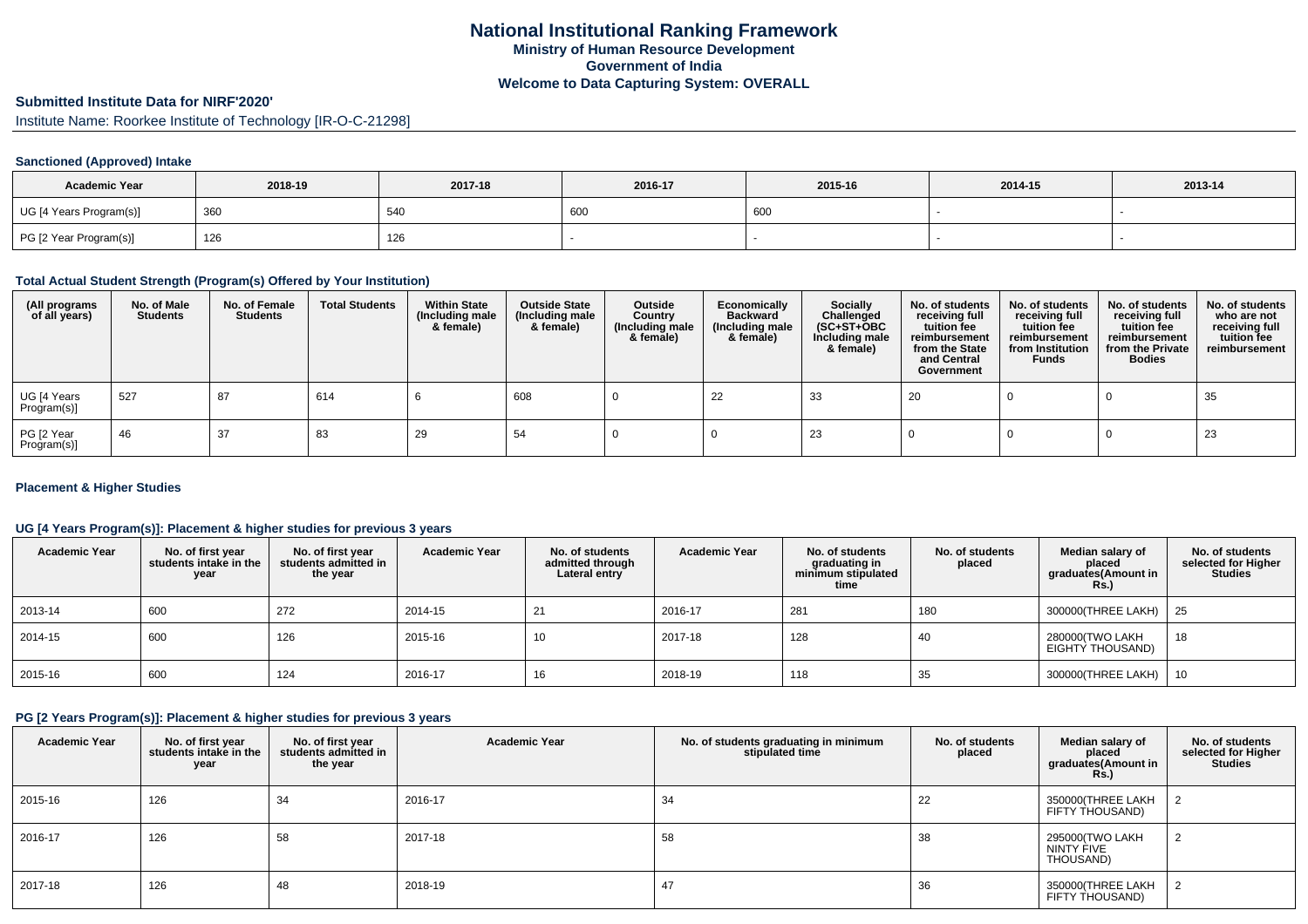#### **Ph.D Student Details**

| Ph.D (Student pursuing doctoral program till 2017-18; Students admitted in the academic year 2018-19 should not be entered here.) |         |                       |         |  |  |
|-----------------------------------------------------------------------------------------------------------------------------------|---------|-----------------------|---------|--|--|
|                                                                                                                                   |         | <b>Total Students</b> |         |  |  |
| Full Time                                                                                                                         |         |                       |         |  |  |
| Part Time                                                                                                                         |         |                       |         |  |  |
| No. of Ph.D students graduated (including Integrated Ph.D)                                                                        |         |                       |         |  |  |
|                                                                                                                                   | 2018-19 | 2017-18               | 2016-17 |  |  |
| Full Time                                                                                                                         |         |                       |         |  |  |
| Part Time                                                                                                                         |         |                       |         |  |  |

# **Financial Resources: Utilised Amount for the Capital expenditure for previous 3 years**

| <b>Academic Year</b>                                                                                 | 2018-19                                                   | 2017-18                                       | 2016-17                                   |  |  |  |
|------------------------------------------------------------------------------------------------------|-----------------------------------------------------------|-----------------------------------------------|-------------------------------------------|--|--|--|
|                                                                                                      | <b>Utilised Amount</b>                                    | <b>Utilised Amount</b>                        | <b>Utilised Amount</b>                    |  |  |  |
| Annual Capital Expenditure on Academic Activities and Resources (excluding expenditure on buildings) |                                                           |                                               |                                           |  |  |  |
| Library                                                                                              | 1220000 (TWELVE LAKH TWENTY THOUSAND)                     | 1200000 (TWELVE LAKH)                         | 1150000 (ELEVEN LAKH FIFTY THOUSAND)      |  |  |  |
| New Equipment for Laboratories                                                                       | 5011160 (FIFTY LAKH ELEVEN THOUSAND ONE HUNDRED<br>SIXTY) | 4184000 (FORTY ONE LAKH EIGHTY FOUR THOUSAND) | 3550000 (THIRTY FIVE LAKH FIFTY THOUSAND) |  |  |  |
| <b>Engineering Workshops</b>                                                                         | 100000 (ONE LAKH)                                         | 80000 (EIGHTY THOUSAND)                       | 65000 (SIXTY FIVE THOUSAND)               |  |  |  |
| Other expenditure on creation of Capital Assets (excluding<br>expenditure on Land and Building)      | 2035000 (TWENTY LAKH THIRTY FIVE THOUSAND)                | 1725000 (SEVENTEEN LAKH TWENTY FIVE THOUSAND) | 1200000 (TWELVE LAKH)                     |  |  |  |

# **Financial Resources: Utilised Amount for the Operational expenditure for previous 3 years**

| <b>Academic Year</b>                                                                                                                                                                            | 2018-19                                                                                  | 2017-18                                 | 2016-17                                                 |  |  |  |
|-------------------------------------------------------------------------------------------------------------------------------------------------------------------------------------------------|------------------------------------------------------------------------------------------|-----------------------------------------|---------------------------------------------------------|--|--|--|
|                                                                                                                                                                                                 | <b>Utilised Amount</b>                                                                   | <b>Utilised Amount</b>                  | <b>Utilised Amount</b>                                  |  |  |  |
| <b>Annual Operational Expenditure</b>                                                                                                                                                           |                                                                                          |                                         |                                                         |  |  |  |
| Salaries (Teaching and Non Teaching staff)                                                                                                                                                      | 48728225 (FOUR CRORE EIGHTY SEVEN LAKH TWENTY<br>EIGHT THOUSAND TWO HUNDRED TWENTY FIVE) | 48600000 (FOUR CRORE EIGHTY SIX LAKH)   | 47018000 (FOUR CRORE SEVENTY LAKH EIGHTEEN<br>THOUSAND) |  |  |  |
| Maintenance of Academic Infrastructure or consumables and<br>other running expenditures (excluding maintenance of hostels<br>and allied services, rent of the building, depreciation cost, etc) | 500000 (FIVE LAKH)                                                                       | 130000 (ONE LAKH THIRTY THOUSAND)       | 105000 (ONE LAKH FIVE THOUSAND)                         |  |  |  |
| Seminars/Conferences/Workshops                                                                                                                                                                  | 500000 (FIVE LAKH)                                                                       | 467000 (FOUR LAKH SIXTY SEVEN THOUSAND) | 350000 (THREE LAKH FIFTY THOUSAND)                      |  |  |  |

#### **IPR**

| Calendar year            | 2018 | 2017 | 2016 |
|--------------------------|------|------|------|
| No. of Patents Published |      |      |      |
| No. of Patents Granted   |      |      |      |

### **Sponsored Research Details**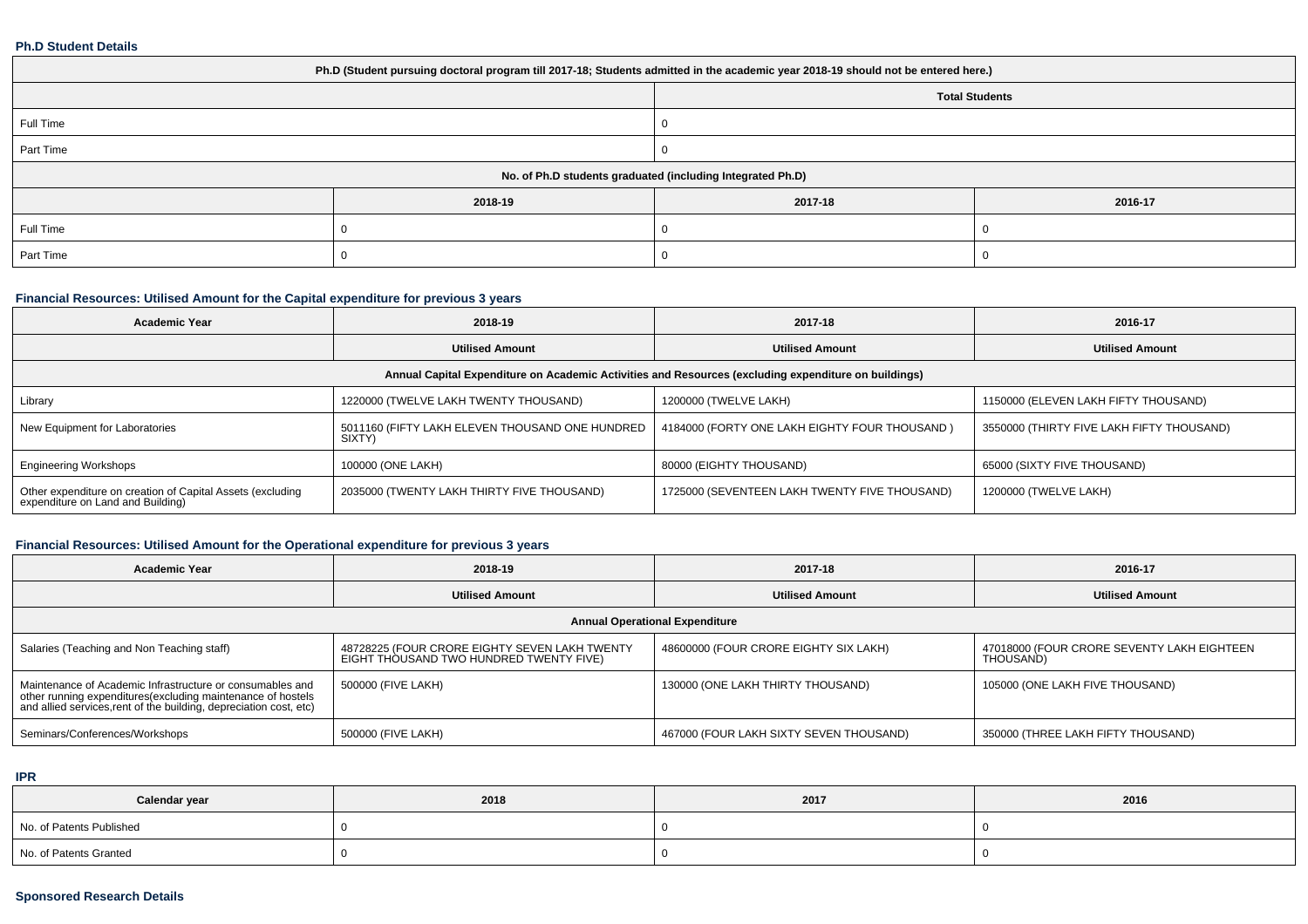| <b>Financial Year</b>                    | 2018-19 | 2017-18 | 2016-17 |
|------------------------------------------|---------|---------|---------|
| Total no. of Sponsored Projects          |         |         |         |
| Total no. of Funding Agencies            |         |         |         |
| Total Amount Received (Amount in Rupees) |         |         |         |
| Amount Received in Words                 | Zero    | Zero    | Zero    |

# **Consultancy Project Details**

| <b>Financial Year</b>                    | 2018-19 | 2017-18 | 2016-17 |
|------------------------------------------|---------|---------|---------|
| Total no. of Consultancy Projects        |         |         |         |
| Total no. of Client Organizations        |         |         |         |
| Total Amount Received (Amount in Rupees) |         |         |         |
| Amount Received in Words                 | Zero    | Zero    | Zero    |

### **Executive Development Program/Management Development Programs**

| <b>Financial Year</b>                                                             | 2018-19        | 2017-18 | 2016-17 |
|-----------------------------------------------------------------------------------|----------------|---------|---------|
| Total no. of Executive Development Programs/ Management<br>Development Programs   | -3             |         |         |
| Total no. of Participants                                                         | 50             |         |         |
| Total Annual Earnings (Amount in Rupees)(Excluding Lodging<br>& Boarding Charges) | $\overline{0}$ |         |         |
| Total Annual Earnings in Words                                                    | ZERO           | Zero    | Zero    |

# **PCS Facilities: Facilities of physically challenged students**

| 1. Do your institution buildings have Lifts/Ramps?                                                                                                        | Yes, less than 40% of the buildings |
|-----------------------------------------------------------------------------------------------------------------------------------------------------------|-------------------------------------|
| 2. Do your institution have provision for walking aids, includingwheelchairs and transportation from one building to another for<br>handicapped students? | Yes                                 |
| 3. Do your institution buildings have specially designed toilets for handicapped students?                                                                | Yes, less than 40% of the buildings |

### **Awards Details**

| 1. Abow many faculty member of your institution have received highly reputed national/international awards/recognition from central<br>government agencies in the previous academic year 2018-19 |  |
|--------------------------------------------------------------------------------------------------------------------------------------------------------------------------------------------------|--|
| 2. How many students of your institution have won international awards in the previous academic year 2018-19                                                                                     |  |

#### **Accreditation**

### **NBA Accreditation**

| 1. Does vour institute have a valid NBA Accreditation? |  |
|--------------------------------------------------------|--|
|--------------------------------------------------------|--|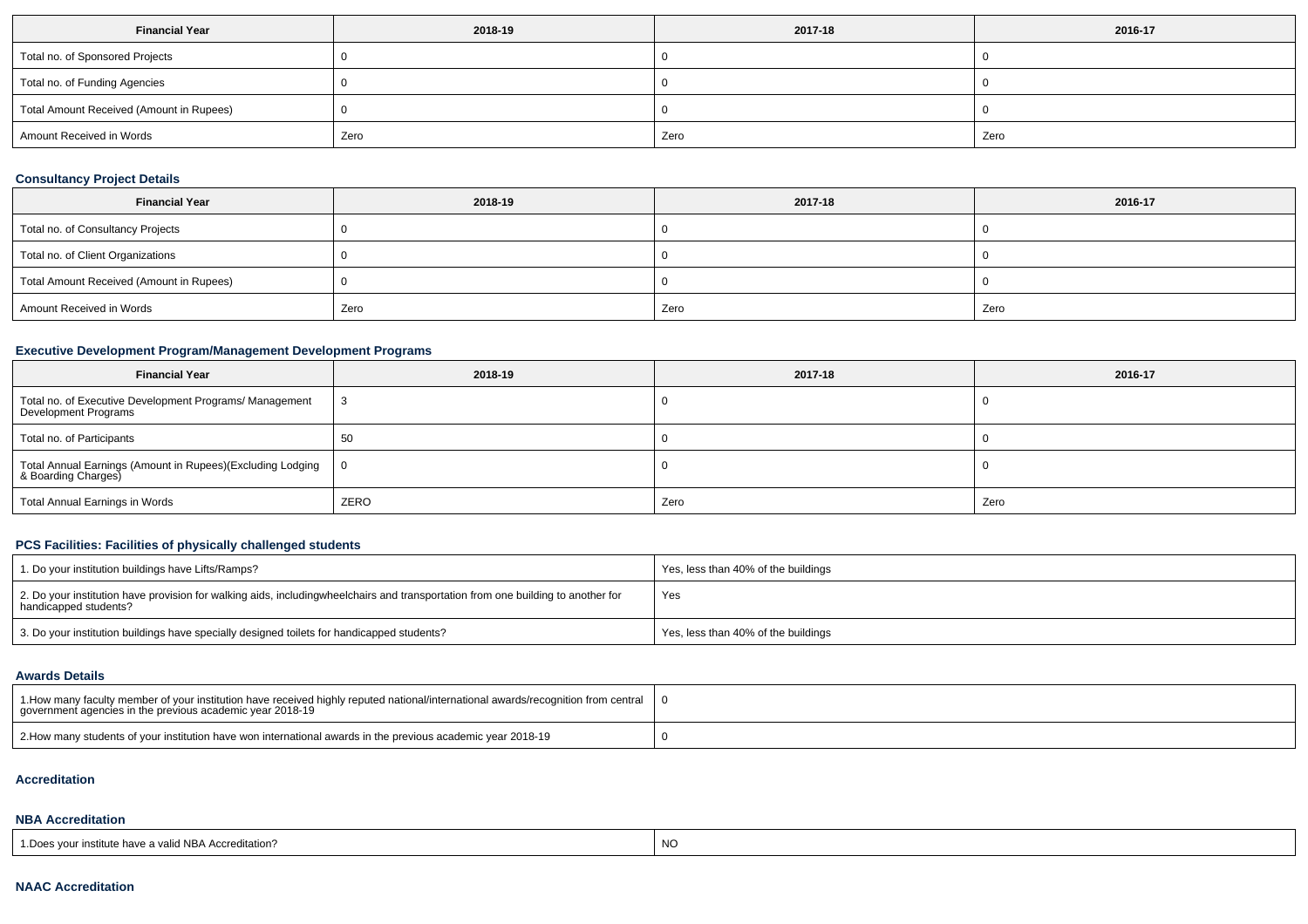| nstitute have a valid NAAC Accreditation?<br>$\Gamma$<br>100115 | <b>NO</b> |
|-----------------------------------------------------------------|-----------|
|                                                                 |           |

# **ICAR Accreditation**

| 1. Does your institute have a valid ICAR Accreditation? | NO |
|---------------------------------------------------------|----|
|---------------------------------------------------------|----|

# **Village Adoption**

| Have your institute adopted any village under Unnat Bharat Scheme? | YE. |
|--------------------------------------------------------------------|-----|
|                                                                    |     |

### **Faculty Details**

| Srno           | Name                       | Age | Designation            | Gender | Qualification | <b>Experience (In</b><br>Months) | <b>Is Associated</b><br><b>Last Year</b> | Currently<br>working with<br>institution? | <b>Joining Date</b> | <b>Leaving Date</b>      | <b>Association type</b> |
|----------------|----------------------------|-----|------------------------|--------|---------------|----------------------------------|------------------------------------------|-------------------------------------------|---------------------|--------------------------|-------------------------|
| $\mathbf{1}$   | <b>AJAY SINGH</b>          | 66  | Professor              | Male   | M.Tech        | 48                               | Yes                                      | Yes                                       | 01-10-2014          | $\overline{\phantom{a}}$ | Regular                 |
| $\overline{2}$ | <b>AMRISH KUMAR</b>        | 24  | Assistant<br>Professor | Male   | M.Tech        | 36                               | Yes                                      | Yes                                       | 22-05-2017          | $\sim$                   | Regular                 |
| 3              | ARUN MATHUR                | 73  | Professor              | Male   | M.Tech        | 538                              | Yes                                      | Yes                                       | 16-08-2005          | $\overline{\phantom{a}}$ | Regular                 |
| $\overline{4}$ | <b>BOBBY MORAY</b>         | 33  | Assistant<br>Professor | Male   | M.Tech        | 120                              | Yes                                      | Yes                                       | 21-08-2017          | $\sim$                   | Regular                 |
| 5              | Gaurav Gupta               | 35  | Assistant<br>Professor | Male   | M.Tech        | 144                              | Yes                                      | Yes                                       | 22-07-2017          | $\sim$                   | Regular                 |
| 6              | <b>KUMAR SUSHIL</b>        | 37  | Assistant<br>Professor | Male   | Ph.D          | 130                              | Yes                                      | Yes                                       | 26-08-2008          | $\overline{\phantom{a}}$ | Regular                 |
| $\overline{7}$ | <b>MUNENDRA</b><br>CHAUHAN | 35  | Assistant<br>Professor | Male   | M.Tech        | 96                               | Yes                                      | Yes                                       | 14-02-2011          | $\sim$                   | Regular                 |
| 8              | Omkar Singh                | 48  | Assistant<br>Professor | Male   | M.Tech        | 192                              | Yes                                      | Yes                                       | 03-07-2017          | $\overline{\phantom{a}}$ | Regular                 |
| 9              | PRIYANSHU<br><b>ARYA</b>   | 30  | Assistant<br>Professor | Female | M.Tech        | 58                               | Yes                                      | Yes                                       | 08-10-2013          | $\sim$                   | Regular                 |
| 10             | <b>ROHAN WALIA</b>         | 28  | Assistant<br>Professor | Male   | M.Tech        | 36                               | Yes                                      | Yes                                       | 24-08-2016          | $\sim$                   | Regular                 |
| 11             | <b>SAMAS JAIN</b>          | 70  | Professor              | Male   | M.Tech        | 598                              | Yes                                      | Yes                                       | 20-08-2013          | $\overline{\phantom{a}}$ | Regular                 |
| 12             | <b>SHALU DEVI</b>          | 30  | Assistant<br>Professor | Female | M.Tech        | 96                               | Yes                                      | Yes                                       | 01-07-2017          | $\overline{a}$           | Regular                 |
| 13             | Shruti Agarwl              | 41  | Assistant<br>Professor | Female | M.Tech        | 228                              | Yes                                      | Yes                                       | 29-09-2017          | $\sim$                   | Regular                 |
| 14             | <b>SUNIL KUMAR</b>         | 35  | Assistant<br>Professor | Male   | M.Tech        | 48                               | Yes                                      | Yes                                       | 22-08-2016          | $\sim$                   | Regular                 |
| 15             | Varsha Chaudhary           | 26  | Assistant<br>Professor | Female | M.Tech        | 36                               | Yes                                      | Yes                                       | 12-08-2017          | $\sim$                   | Regular                 |
| 16             | <b>ALOK PANDEY</b>         | 32  | Assistant<br>Professor | Male   | M.Tech        | 120                              | Yes                                      | Yes                                       | 17-07-2017          | $\overline{\phantom{a}}$ | Regular                 |
| 17             | ANSHU GIRI                 | 30  | Assistant<br>Professor | Female | M.Tech        | 96                               | Yes                                      | Yes                                       | 05-08-2017          | --                       | Regular                 |
| 18             | Ashutosh Agarwal           | 35  | Assistant<br>Professor | Male   | Ph.D          | 120                              | Yes                                      | Yes                                       | 25-07-2017          | $\sim$                   | Regular                 |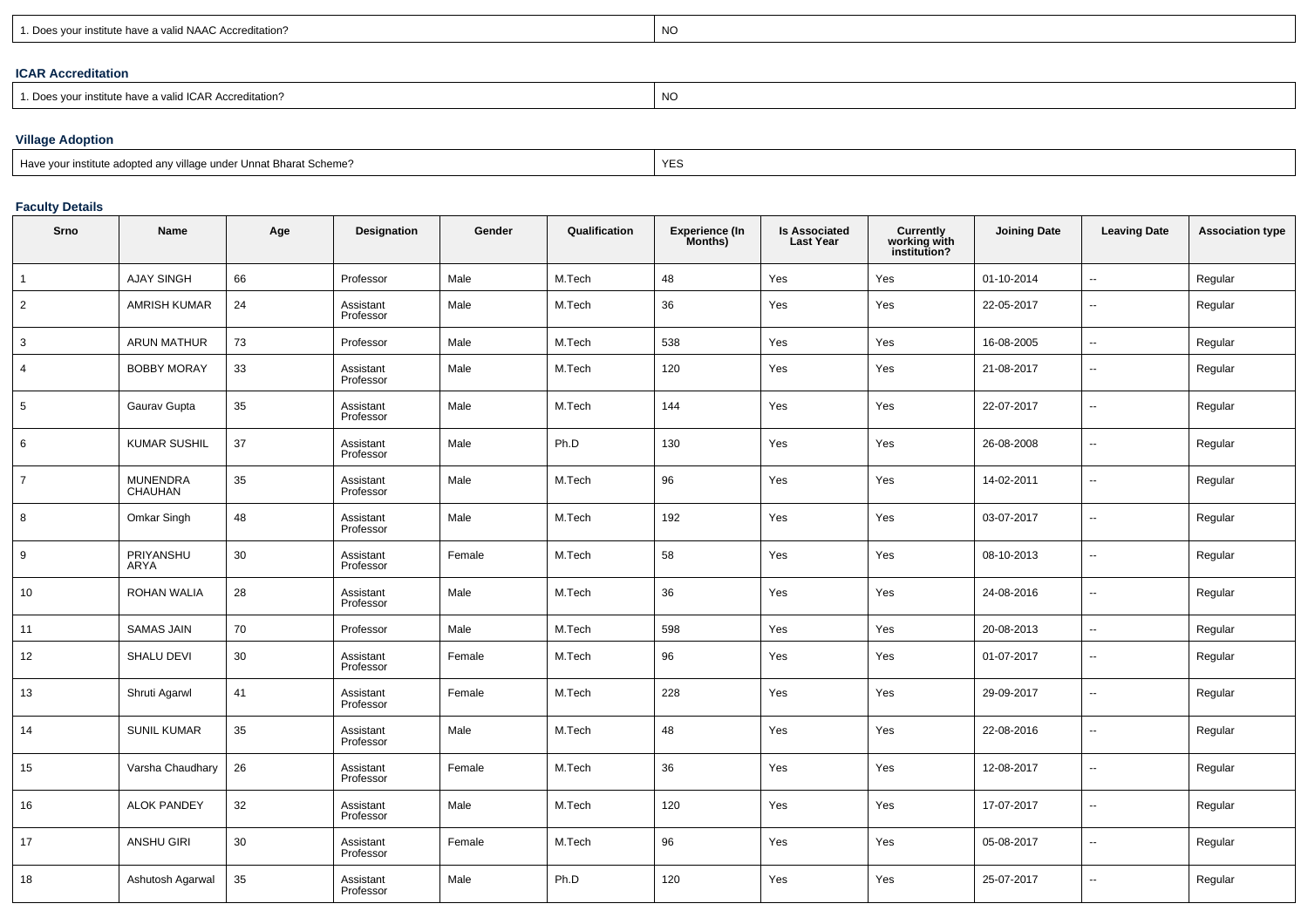| 19 | <b>CHARU ARYA</b>                | 31 | Assistant<br>Professor | Female | M.Tech | 96  | Yes | Yes | 17-08-2017 | $\overline{\phantom{a}}$ | Regular |
|----|----------------------------------|----|------------------------|--------|--------|-----|-----|-----|------------|--------------------------|---------|
| 20 | <b>GURVINDER</b><br><b>SINGH</b> | 34 | Assistant<br>Professor | Male   | M.Tech | 156 | Yes | Yes | 21-08-2017 | $\overline{\phantom{a}}$ | Regular |
| 21 | Lakshay Panwar                   | 27 | Assistant<br>Professor | Male   | M.Tech | 48  | Yes | Yes | 19-09-2017 | $\overline{\phantom{a}}$ | Regular |
| 22 | Naveen Rawat                     | 36 | Professor              | Male   | Ph.D   | 72  | Yes | Yes | 15-05-2017 | $\overline{\phantom{a}}$ | Regular |
| 23 | PANKAJ SINGH                     | 29 | Assistant<br>Professor | Male   | M.Tech | 72  | Yes | Yes | 05-07-2017 | $\overline{\phantom{a}}$ | Regular |
| 24 | RAO RAKIB<br><b>KHAN</b>         | 32 | Assistant<br>Professor | Male   | M.Tech | 120 | Yes | Yes | 03-07-2017 | $\overline{\phantom{a}}$ | Regular |
| 25 | ROOPAM ARORA                     | 31 | Assistant<br>Professor | Female | M.Tech | 72  | Yes | Yes | 01-07-2017 | $\overline{\phantom{a}}$ | Regular |
| 26 | Shaila Tanveer                   | 46 | Professor              | Female | Ph.D   | 192 | Yes | Yes | 06-09-2017 | $\overline{\phantom{a}}$ | Regular |
| 27 | <b>SHAMBHOO</b><br>SUNDARIYAL    | 77 | Professor              | Male   | M.Tech | 432 | Yes | Yes | 05-01-2017 | $\sim$                   | Regular |
| 28 | Somdev Singh                     | 33 | Assistant<br>Professor | Male   | M.Tech | 144 | Yes | Yes | 28-08-2017 | $\overline{\phantom{a}}$ | Regular |
| 29 | SURABHI CHAND                    | 25 | Assistant<br>Professor | Female | M.Tech | 24  | Yes | Yes | 09-10-2017 | $\overline{\phantom{a}}$ | Regular |
| 30 | <b>VARUN SOIN</b>                | 32 | Assistant<br>Professor | Male   | M.Tech | 96  | Yes | Yes | 27-07-2017 | $\overline{\phantom{a}}$ | Regular |
| 31 | <b>AMIT TANWAR</b>               | 42 | Professor              | Male   | Ph.D   | 178 | Yes | Yes | 22-02-2009 | $\overline{\phantom{a}}$ | Regular |
| 32 | ARSHI ANSARI                     | 28 | Assistant<br>Professor | Female | M.Tech | 84  | Yes | Yes | 01-07-2017 | $\overline{\phantom{a}}$ | Regular |
| 33 | <b>BASANT LAL</b>                | 40 | Assistant<br>Professor | Male   | M.Tech | 192 | Yes | Yes | 18-07-2017 | $\overline{\phantom{a}}$ | Regular |
| 34 | <b>GARIMA</b><br><b>CHANDNA</b>  | 25 | Assistant<br>Professor | Female | M.Tech | 48  | Yes | Yes | 19-09-2017 | $\overline{\phantom{a}}$ | Regular |
| 35 | KISHAN PANWAR                    | 53 | Assistant<br>Professor | Male   | M.Tech | 252 | Yes | Yes | 17-07-2017 | $\overline{\phantom{a}}$ | Regular |
| 36 | <b>MANVI TYAGI</b>               | 24 | Assistant<br>Professor | Female | M.Tech | 48  | Yes | Yes | 22-07-2017 | $\overline{\phantom{a}}$ | Regular |
| 37 | Nidi Raghav                      | 30 | Assistant<br>Professor | Female | M.Tech | 84  | Yes | Yes | 17-08-2017 | $\overline{\phantom{a}}$ | Regular |
| 38 | PRAMOD MEHRA                     | 29 | Assistant<br>Professor | Male   | M.Tech | 82  | Yes | Yes | 08-01-2013 | $\overline{\phantom{a}}$ | Regular |
| 39 | RENUKA VERMA                     | 31 | Assistant<br>Professor | Female | M.Tech | 60  | Yes | Yes | 20-07-2017 | $\overline{\phantom{a}}$ | Regular |
| 40 | <b>SACHIN</b><br>SRIVASTAVA      | 41 | Professor              | Male   | M.Tech | 144 | Yes | Yes | 01-07-2017 | $\overline{\phantom{a}}$ | Regular |
| 41 | SHALIGRAM<br>KHANKRIYAL          | 63 | Professor              | Male   | M.Tech | 372 | Yes | Yes | 30-07-2011 | $\overline{\phantom{a}}$ | Regular |
| 42 | SHOBHIT<br>MATHUR                | 52 | Professor              | Male   | Ph.D   | 372 | Yes | Yes | 04-07-2017 | $\overline{\phantom{a}}$ | Regular |